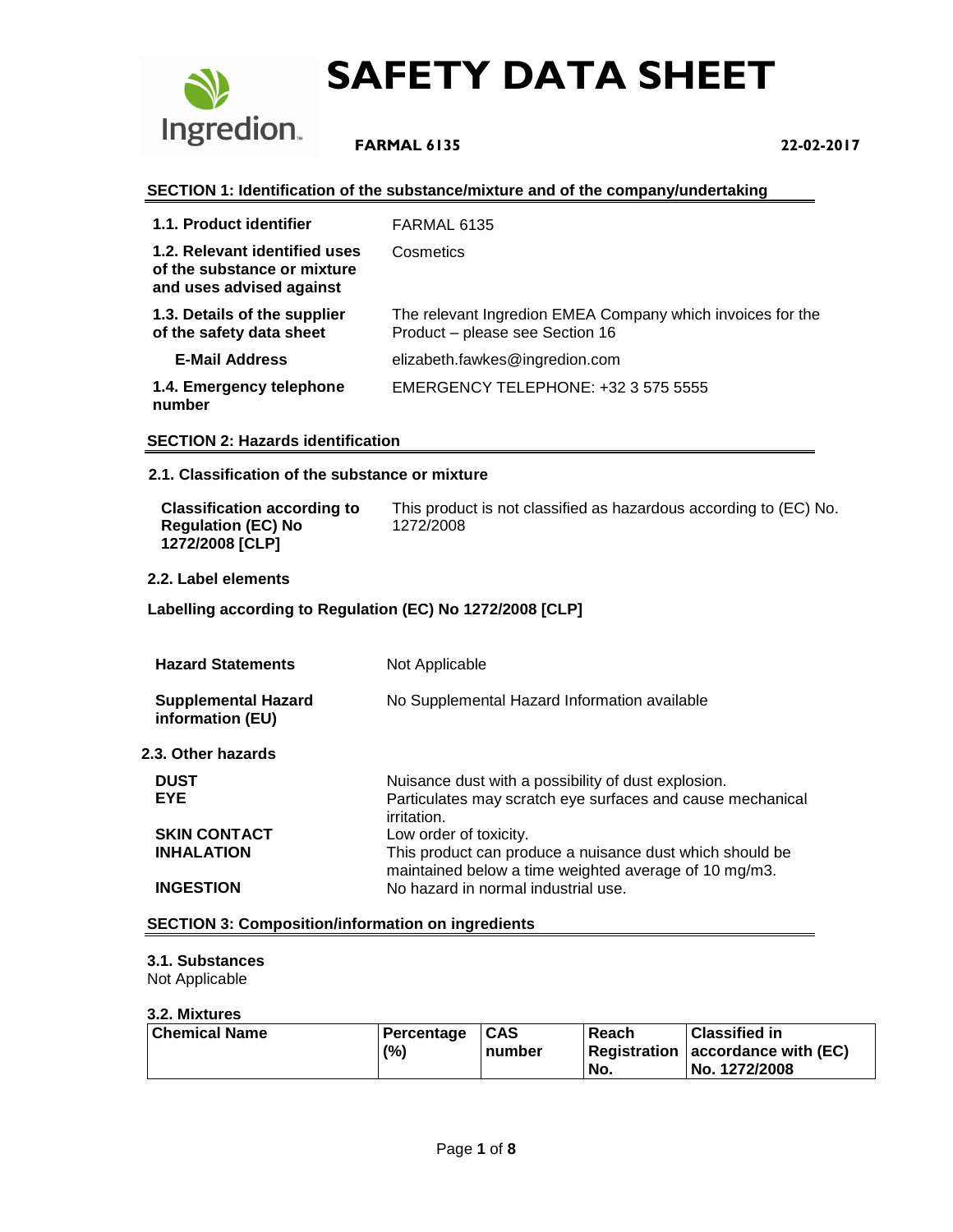

 **FARMAL 6135 22-02-2017**

| This product is not classified as |  |  |
|-----------------------------------|--|--|
| hazardous                         |  |  |

#### **See Section 16 for full text of hazard statements.**

#### **SECTION 4: First aid measures**

| 4.1. Description of first aid measures |                                                                                                                                                       |  |  |
|----------------------------------------|-------------------------------------------------------------------------------------------------------------------------------------------------------|--|--|
| <b>Inhalation</b>                      | Remove patient from exposure.                                                                                                                         |  |  |
| Eye contact                            | Remove particles by irrigating with eye wash solution or clean water,<br>holding the eyelids apart. If symptoms develop, obtain medical<br>attention. |  |  |
| <b>Skin contact</b>                    | Wash skin with soap and water.                                                                                                                        |  |  |
| Ingestion                              | Treat symptomatically and supportively. If symptoms develop, obtain<br>medical attention.                                                             |  |  |
| Self-protection of the first<br>aider  | Not available                                                                                                                                         |  |  |

#### **4.2. Most important symptoms and effects, both acute and delayed**

**Symptom** Possible physical irritant from dust particles.

**4.3. Indication of any immediate medical attention and special treatment needed Notes to the physician** No further first aid information is available.

#### **SECTION 5: Firefighting measures**

#### **5.1. Extinguishing media**

| Suitable extinguishing   | CO <sub>2</sub> Dry Chemical Foam Water Fog |
|--------------------------|---------------------------------------------|
| media                    |                                             |
| Unsuitable Extinguishing | None known.                                 |
| Media                    |                                             |

#### **5.2. Special hazards arising from the substance or mixture**

| Fire and/or Explosion                          | Minimum ignition temperature of dust cloud- approx. 390 C. Minimum                                                                                              |
|------------------------------------------------|-----------------------------------------------------------------------------------------------------------------------------------------------------------------|
| Hazards                                        | explosive concentration- approx. 62 mg/l. Minimum energy to ignite                                                                                              |
| <b>Hazardous Combustion</b><br><b>Products</b> | cloud by electrical spark- approx. 0.045 joules.<br>Thermal decomposition could produce carbon monoxide, carbon<br>dioxide, and unidentified organic compounds. |

#### **5.3. Advice for firefighters**

| Fire Fighting Methods and | No special procedures are required. |
|---------------------------|-------------------------------------|
| Protection                |                                     |

#### **SECTION 6: Accidental release measures**

#### **6.1. Personal precautions, protective equipment and emergency procedures**

For non-emergency Non-emergency personnel should be kept clear of the area.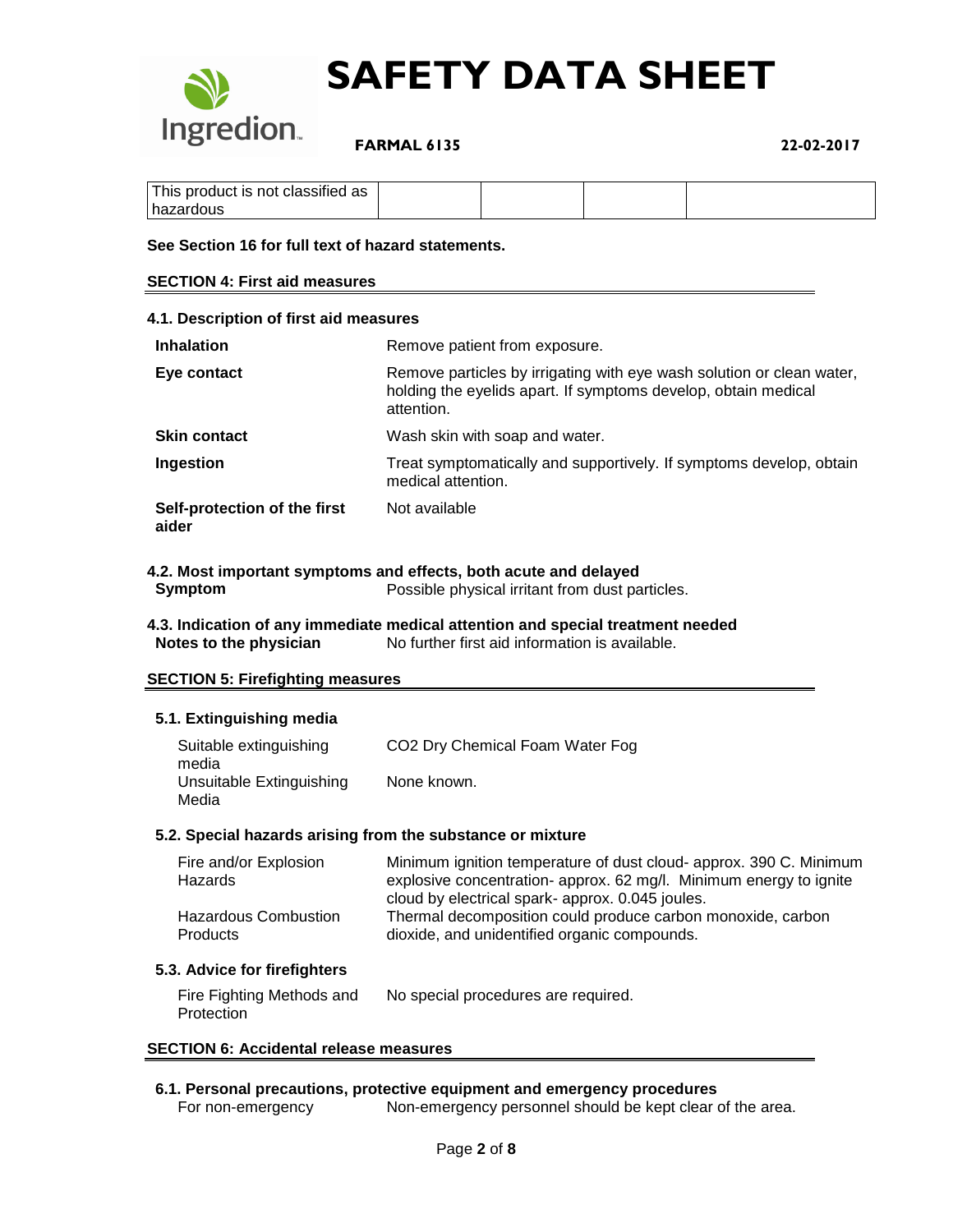

### **FARMAL 6135 22-02-2017**

| personnel<br>For emergency responders                           | Use personal protective equipment as required.                                                                                                                                                                                                                     |
|-----------------------------------------------------------------|--------------------------------------------------------------------------------------------------------------------------------------------------------------------------------------------------------------------------------------------------------------------|
| 6.2. Environmental<br>precautions                               | Not available                                                                                                                                                                                                                                                      |
| 6.3. Methods and material<br>for containment and<br>cleaning up | Normal precautions for "nuisance dust" should be observed. Avoid<br>prolonged inhalation of dust. Sweep up or vacuum up and place in<br>suitable container for disposal. Prohibit smoking and open flames.<br>Avoid sparks or other sources of static electricity. |
| 6.4. Reference to other<br>sections                             | See Section 8 for appropriate personal protective equipment. See<br>Sections 2 and 7 for additional information on hazards and<br>precautionary measures.                                                                                                          |

### **SECTION 7: Handling and storage**

| 7.1. Precautions for safe<br>handling                                   | Store in a clean, dry, well ventilated warehouse away from odorous<br>materials.                                                                                                                                                                                            |
|-------------------------------------------------------------------------|-----------------------------------------------------------------------------------------------------------------------------------------------------------------------------------------------------------------------------------------------------------------------------|
| 7.2. Conditions for safe<br>storage, including any<br>incompatibilities | Ambient. Store in a clean, dry, well ventilated warehouse away from<br>odorous materials.                                                                                                                                                                                   |
| <b>Special Sensitivity:</b><br>Sensitivity to Mechanical<br>Impact:     | No special sensitivity.<br>No.                                                                                                                                                                                                                                              |
| Sensitivity to Static<br>Electricity:                                   | Yes                                                                                                                                                                                                                                                                         |
| Other precautions:                                                      | Use care to minimise dust generation in normal use conditions.<br>Avoid dispersing the powder in the air. Prevent build-up of powder on<br>surfaces.<br>Mechanical handling of the powder on inadequately grounded<br>equipment can result in static electrical discharges. |
| Materials to avoid:                                                     | None known.                                                                                                                                                                                                                                                                 |
| 7.3. Specific end use(s)                                                | Cosmetics                                                                                                                                                                                                                                                                   |

#### **SECTION 8: Exposure controls/personal protection**

### **8.1. Control parameters**

#### **Occupational Exposure Limits (TWA)**

| COMPONENT | <b>EXPOSURE LIMITS</b>                                     | EC INDICATIVE<br>OCCUPATIONAL EXPOSURE<br>LIMIT VALUES |
|-----------|------------------------------------------------------------|--------------------------------------------------------|
| Starch    | 10 mg/m3 TWA (total inhalable)<br>4 mg/m3 TWA (respirable) | Not available                                          |
|           |                                                            |                                                        |

#### **8.2. Exposure controls**

**Appropriate Engineering controls**

General.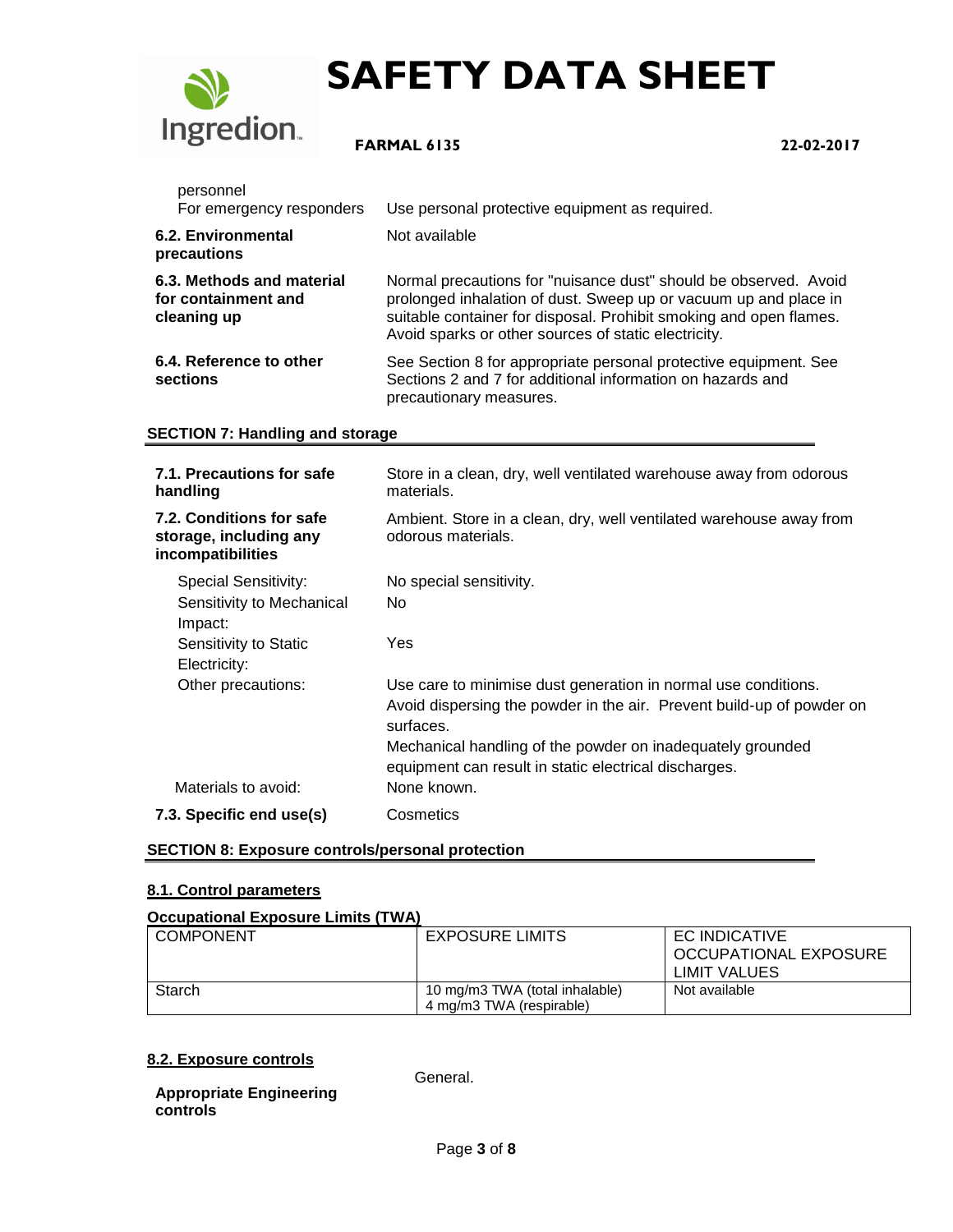

### **FARMAL 6135 22-02-2017**

### **Personal protective equipment**

| - Eye protection:                         | Wear safety glasses. Personal eye protection should conform to<br>EN 166.              |
|-------------------------------------------|----------------------------------------------------------------------------------------|
| - Skin protection:                        |                                                                                        |
| - Hand protection:                        | Gloves are recommended due to possible irritation. Gloves should<br>conform to EN 374. |
| Other skin protection:                    | Uniforms, coveralls, or a lab coat should be worn.                                     |
| <b>Respiratory Protection:</b>            | Use approved dust mask.                                                                |
|                                           | Dust masks should conform to EN 149.                                                   |
| <b>Other Protective Equipment:</b>        | Wash before eating, drinking, or using toilet facilities.                              |
| <b>General Hygiene Conditions:</b>        | Not available                                                                          |
| - Thermal hazards                         | Not available                                                                          |
| <b>Environmental exposure</b><br>controls | Not available                                                                          |

### **SECTION 9: Physical and chemical properties**

#### **9.1. Information on basic physical and chemical properties**

| <b>Physical state</b>                               | Powder.            |
|-----------------------------------------------------|--------------------|
| <b>Colour</b>                                       | white              |
| Odour                                               | Starch odour.      |
| <b>Odour threshold</b>                              | Not available      |
| рH                                                  | Approximately<br>6 |
| <b>Melting point / Freezing point</b><br>(°C)       | Not available      |
| Initial boiling point and boiling<br>range          | Not available      |
| <b>Flash point</b>                                  | Not applicable     |
| <b>Evaporation Rate</b>                             | Not applicable     |
| <b>Flammability (solid, gas)</b>                    | N٥                 |
| <b>Upper Flammable/Explosive</b><br>Limit, % in air | Not applicable     |
| <b>Lower Flammable/Explosive</b><br>Limit, % in air | Not applicable     |
| Vapour pressure at 50°C (kPa)                       | Not applicable     |
| <b>Vapour density</b>                               | Not applicable     |
| <b>Relative Density</b>                             | Not available      |
| Relative Density at 20° C                           | No data available  |
| Solubility(ies)                                     | Not Available      |
| <b>Partition coefficient: n-</b><br>octanol/water   | Not applicable     |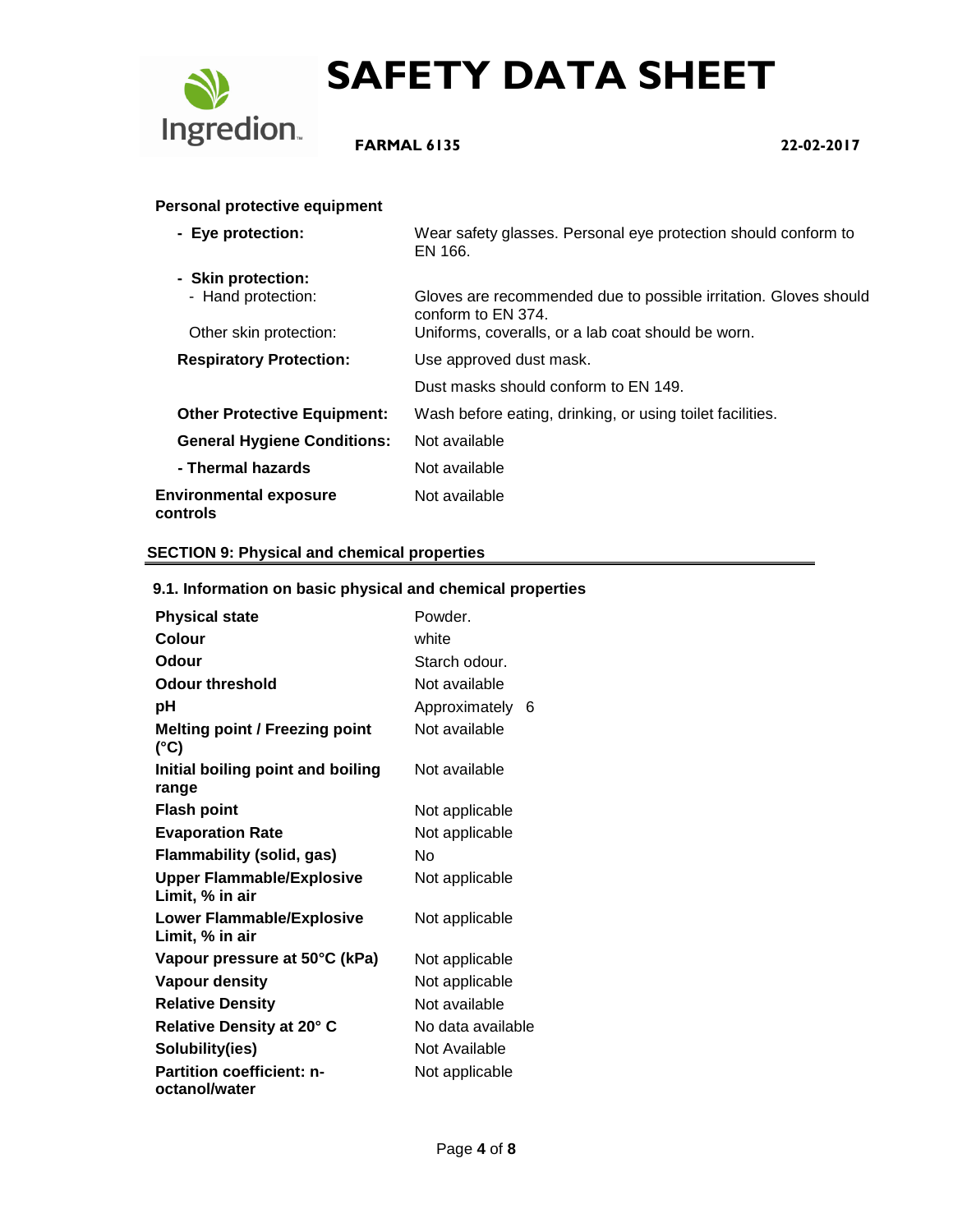

### **FARMAL 6135 22-02-2017**

| <b>Auto-ignition temperature</b>  | Not available   |
|-----------------------------------|-----------------|
| <b>Decomposition temperature</b>  | Not determined. |
| <b>Viscosity</b>                  | Not applicable  |
| <b>Explosive Properties</b>       | Not applicable  |
| <b>Oxidising Properties</b>       | Not applicable  |
| 9.2. Other information            |                 |
| <b>Solids</b>                     | Not available   |
| <b>Volatiles</b>                  | None            |
| <b>Volatile Organic Compounds</b> | Not available   |

#### **SECTION 10: Stability and reactivity**

| 10.1. Reactivity                            | Not expected to be reactive                                                                                                                         |
|---------------------------------------------|-----------------------------------------------------------------------------------------------------------------------------------------------------|
| 10.2. Chemical stability                    | Material is stable under normal temperatures and pressures.                                                                                         |
| 10.3. Possibility of hazardous<br>reactions | Hazardous polymerization will not occur.                                                                                                            |
| 10.4. Conditions to avoid                   | None known.                                                                                                                                         |
| 10.5. Incompatible materials                | None known.                                                                                                                                         |
| 10.6. Hazardous decomposition<br>products   | This product does not undergo spontaneous decomposition.<br>Typical combustion products are carbon monoxide, carbon<br>dioxide, nitrogen and water. |

#### **SECTION 11: Toxicological information**

#### **11.1. Information on toxicological effects**

**Acute toxicity;** Not available

#### **Skin corrosion/irritation;**

Low order of toxicity. Based on available data, the GHS classification criteria are not met.

#### **Serious eye damage/irritation;**

Particulates may scratch eye surfaces and cause mechanical irritation. Based on available data, the GHS classification criteria are not met.

**Respiratory or skin sensitization;** Not available

**Germ cell mutagenicity;** Not available

**Carcinogenicity;** Not available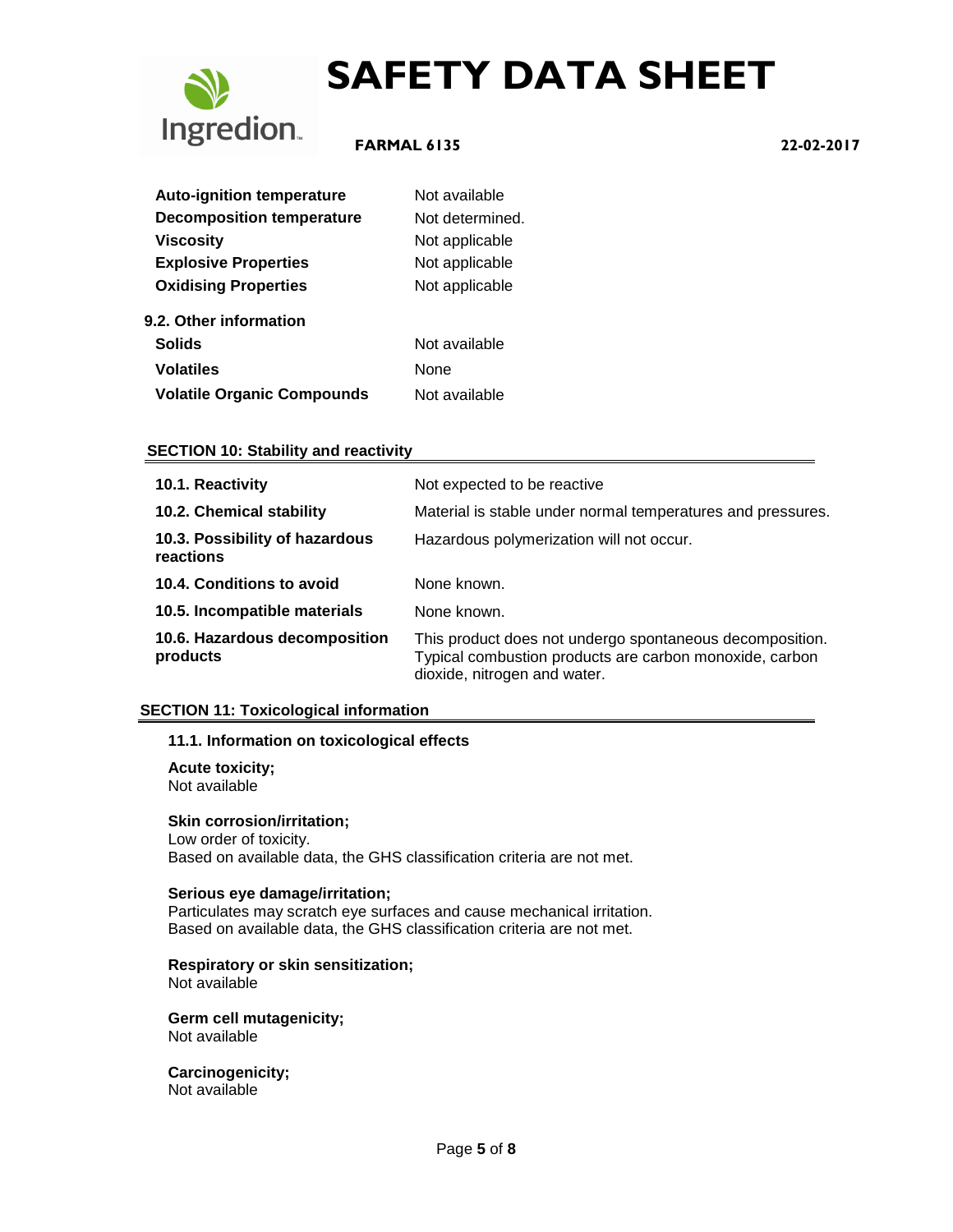

 **FARMAL 6135 22-02-2017**

**Reproductive toxicity;** Not available

**STOT-single exposure;** Not available

**STOT-repeated exposure;** Not available

**Aspiration hazard;** Not available

#### **SECTION 12: Ecological information**

| 12.1. Toxicity                              | Low, but has a BOD contribution. |
|---------------------------------------------|----------------------------------|
| 12.2. Persistence and<br>degradability      | Readily biodegradable.           |
| 12.3. Bioaccumulative<br>potential          | Low (degrades too rapidly)       |
| 12.4. Mobility in soil                      | Unknown.                         |
| 12.5. Results of PBT<br>and vPvB assessment | Not available                    |
| 12.6. Other adverse<br>effects              | Contributes to effluent BOD.     |
| 12.7. Additional<br><b>Information</b>      | Not available                    |

#### **SECTION 13: Disposal considerations**

| 13.1. Waste treatment methods    |                                                                                                    |
|----------------------------------|----------------------------------------------------------------------------------------------------|
| <b>Waste Disposal Methods:</b>   | Waste disposal should be in accordance with existing Community,<br>National and local regulations. |
| <b>Empty Container Warnings:</b> | Not needed.                                                                                        |

**SECTION 14: Transport information**

| <b>IATA CLASSIFICATION</b>       | Not classified as dangerous. |
|----------------------------------|------------------------------|
| 14.1. UN number                  | Not Applicable               |
| 14.2. UN proper shipping name    | Not Applicable               |
| 14.3. Transport hazard class(es) | Not Applicable               |
| 14.4. Packing group              | Not Applicable               |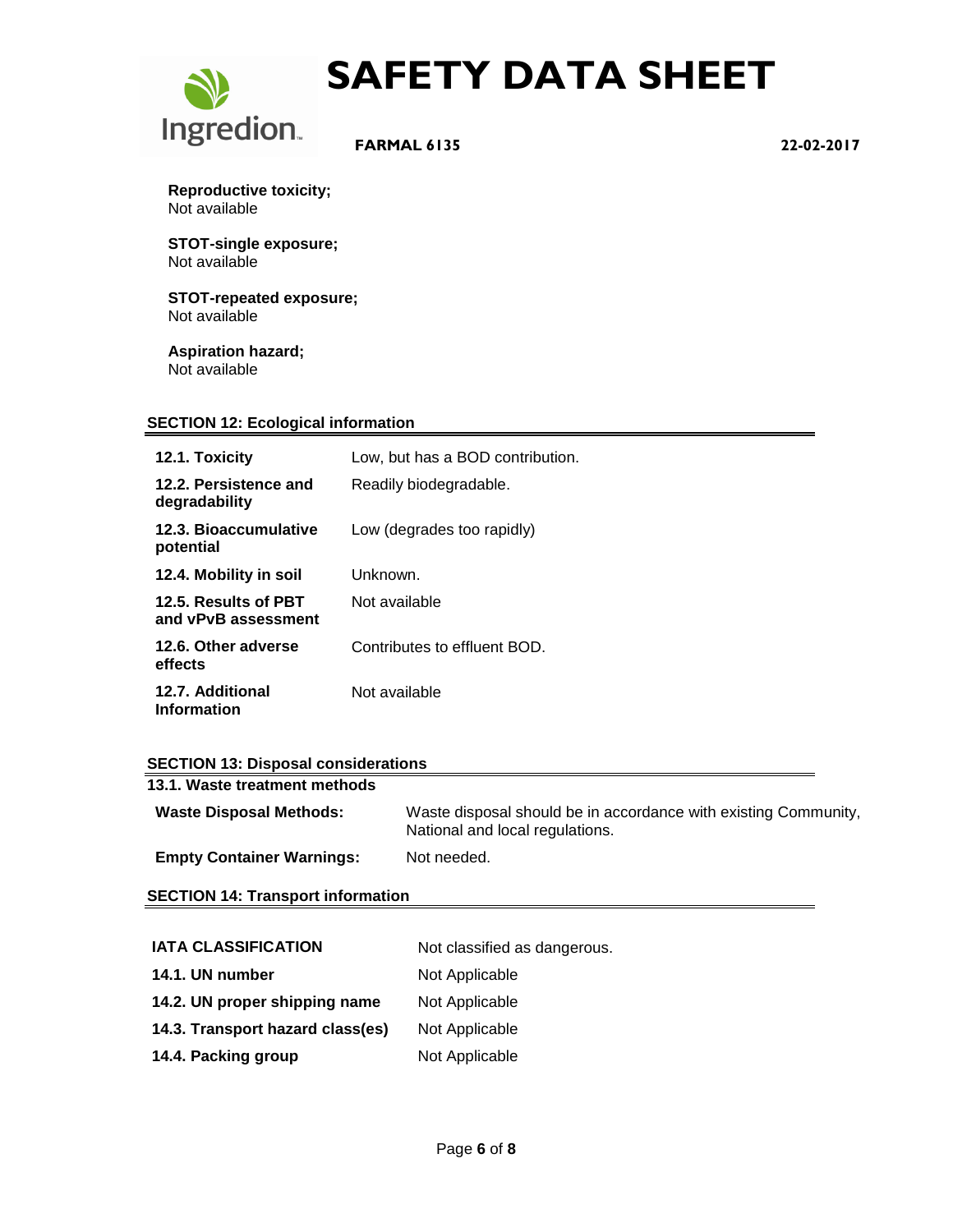

### **FARMAL 6135 22-02-2017**

| <b>IMDG CLASSIFICATION</b>                                                                 | Not classified as dangerous. |
|--------------------------------------------------------------------------------------------|------------------------------|
| 14.1. UN number                                                                            | Not Applicable               |
| 14.2. UN proper shipping name                                                              | Not Applicable               |
| 14.3. Transport hazard class(es)                                                           | Not Applicable               |
| 14.4. Packing group                                                                        | Not Applicable               |
| <b>ADR/RID</b>                                                                             | Not classified as dangerous. |
| 14.1. UN number                                                                            | Not Applicable               |
| 14.2. UN proper shipping name                                                              | Not Applicable               |
| 14.3. Transport hazard class(es)                                                           | Not Applicable               |
| 14.4. Packing group                                                                        | Not Applicable               |
| 14.5. Environmental hazards                                                                | Not available                |
| 14.6. Special precautions for user                                                         | Not available                |
| 14.7. Transport in bulk according<br>to Annex II of MARPOL73/78 and<br>the <b>IBC</b> Code | Not available                |

#### **SECTION 15: Regulatory information**

**15.1. Safety, health and environmental regulations/legislation specific for the substance or mixture**

| <b>EINECS</b>                       | Unknown.                                                                                          |
|-------------------------------------|---------------------------------------------------------------------------------------------------|
| <b>SPECIFIC PROVISIONS</b>          | Not available                                                                                     |
| 15.2. Chemical safety<br>assessment | No Chemical Safety Assessment has been carried out for<br>this substance/mixture by the supplier. |

**SECTION 16: Other information**

| Abbreviations and                                           | No data available |
|-------------------------------------------------------------|-------------------|
| acronyms                                                    |                   |
| <b>Key literature</b><br>references and sources<br>for data | No data available |

**Classification and procedure used to derive the classification for mixtures according to Regulation (EC) 1272/2008 [CLP]:**

| <b>Classification according to Regulation (EC) Nr.</b><br>1272/2008 | <b>Classification procedure</b> |
|---------------------------------------------------------------------|---------------------------------|
| Not available                                                       | Not available                   |